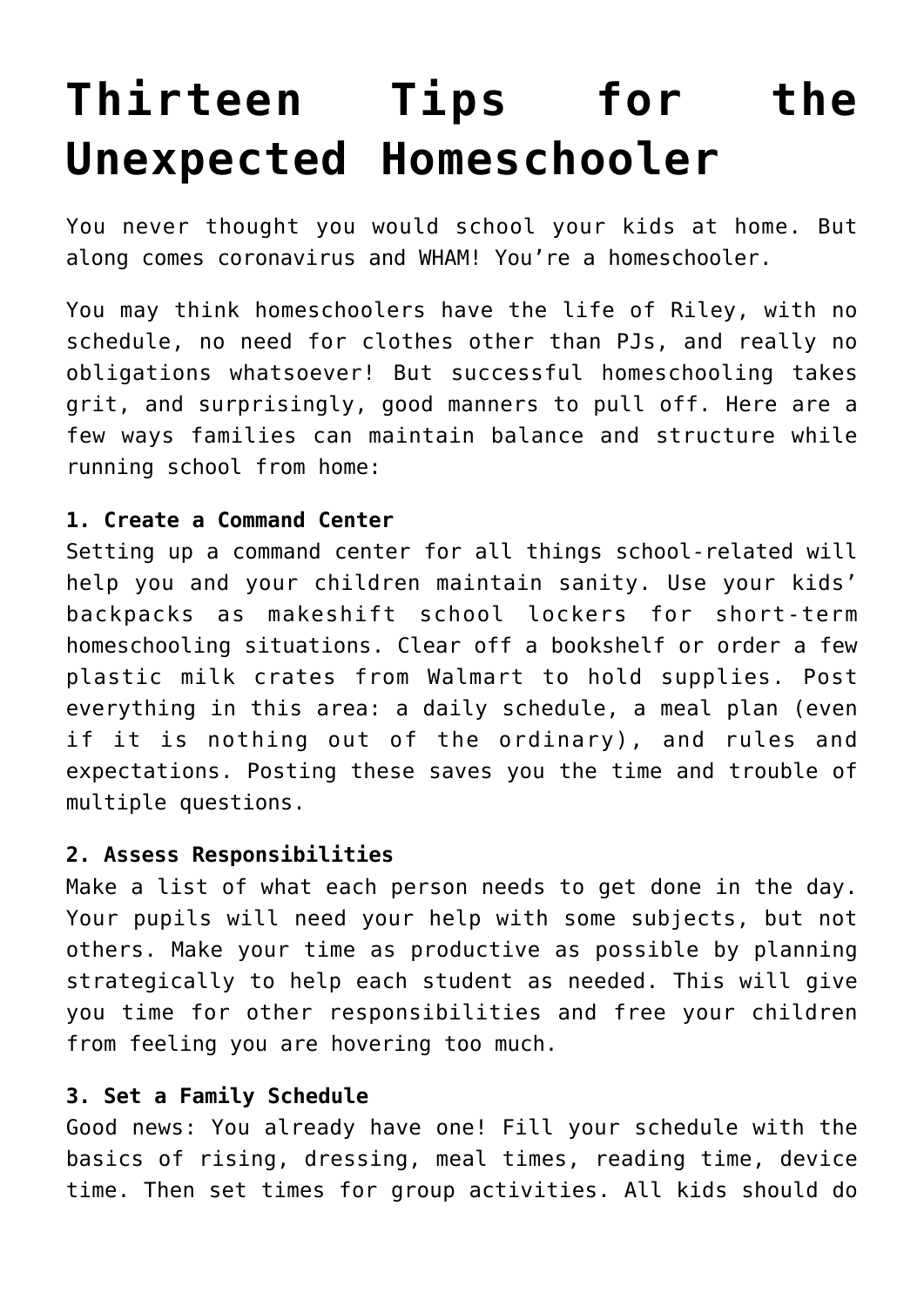math at the same time, science at the same time, and so on. This sets your brain to one subject instead of trying to help with four at once. Use the remaining time for "odd subjects."

Remember: The schedule is your servant, not your taskmaster. If something isn't working, change it.

#### **4. Establish Respect**

Have everyone get dressed first thing. Anyone who has ever worked from home knows this trick. It is imperative that you establish respect and are ready for the day. Teach your children that education from home is just as important as education in a school building.

#### **5. Take the Reins**

Parents, you are in charge. What you say must go, or consequences will be faced, whether those be no Paw Patrol for a little guy, or no car privileges for a big one.

## **6. Put Kids to Work**

Your house will be messier with more people at home. Manage the mess through structured pick-up times and by having kids do chores. This is a perfect time for children to learn to wash dishes or do laundry!

#### **7. Use Manners**

When we are at home, we often let manners slide. We allow kids to command rather than politely request, or we accept whining and snark as alternative forms of communication. Setting a high standard ourselves gives a good example for our children. As homeschoolers, we are their sole representatives of fullyformed adults.

#### **8. Make Work Fun**

You're in charge, but you're not the bad guy. Be magnanimous. Dance in the kitchen while the family cleans up after meals. Use sidewalk chalk to practice math outside. Act out a play as part of your reading work. Even when they groan, roll their eyes, and say, "Ugh! That's the worst, Mom," they don't mean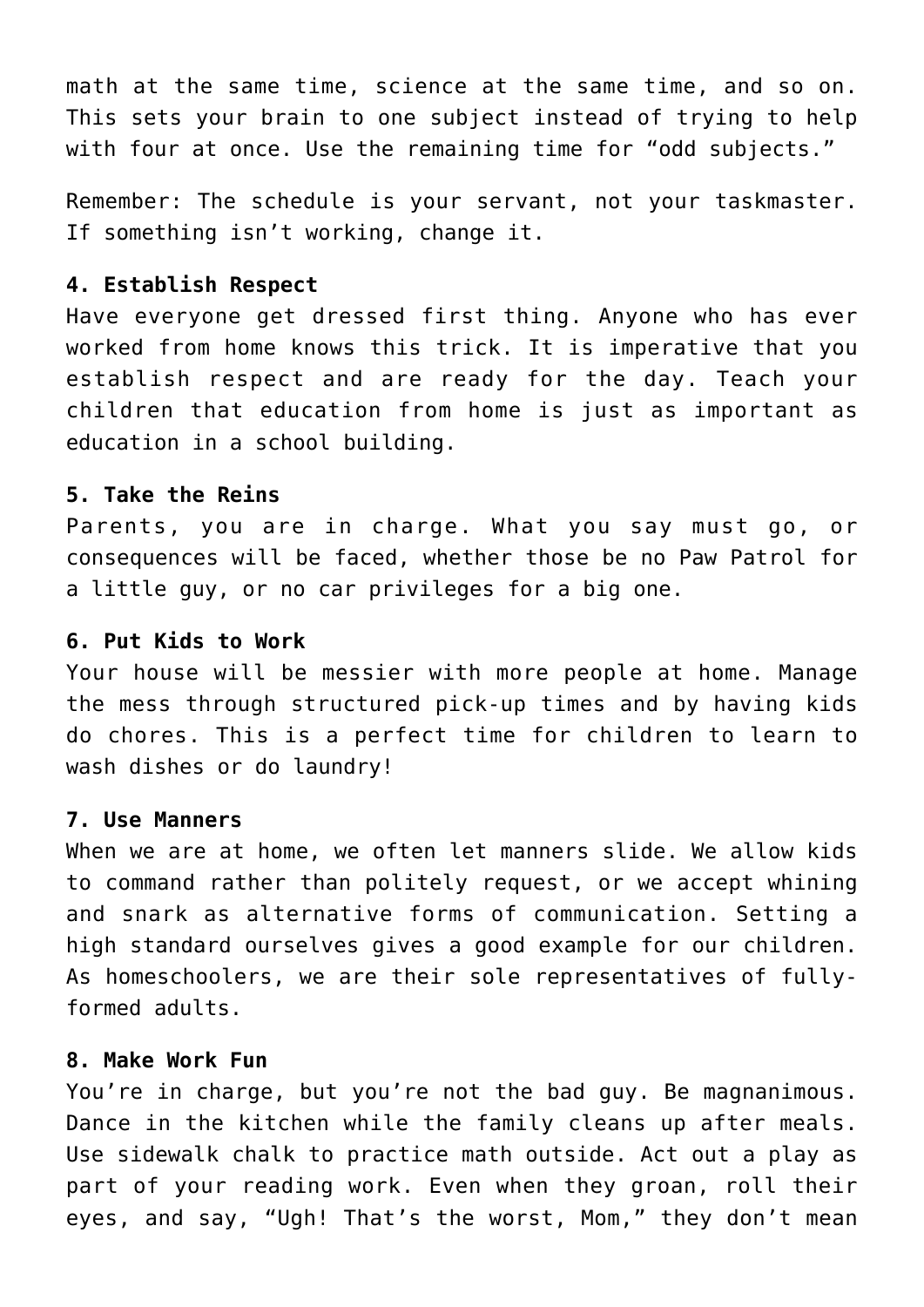it. They really love it when you show them how to have fun while they get things done.

### **9. Take Breaks**

One of the biggest challenges of homeschooling is getting consumed with the volume of work and hibernating like a bear. Instead, remember the tortoise and the hare. If you have the kids work fast and furious, you'll both burn out before the work is done. Take it slow. Take plenty of vitamin D breaks to soak up the sunshine, then get back to work for a while. The out-of-doors is so good for the kids and may be the only safe place other than home.

## **10. KIST: Keep It Simple, Teacher**

Children nine years old or under need help with reading, handwriting, and very basic math. That's easy! Don't make it harder than it is. Rather, use the time you might be tempted to prepare a cool lesson to play, cook, or clean with your child. Even older kids will enjoy the same activities with you, and should be able to manage their heavier workloads with Mom's help as encourager, trouble shooter, and facilitator.

## **11. Incentivize**

For some kids, just the act of completing work and going to play is gratifying enough. For others, a little incentive goes a long way. To help complete tasks, you may offer an extra outing, a special treat, or an extra 15 minutes on the Xbox. Incentives make work more fun!

## **12. You are the Best Teacher for Your Child**

As your child's parent, you are the one most interested in him becoming a well-formed adult. You want him to succeed in life. It is up to you to make sure he has the tools and motivation to succeed. Facilitating his education is what most teachers do. You don't need an education degree; instead, let good resources do the actual teaching, be involved as much as you can, and ask lots of questions. Trust that you can do it and work at it with the focus and intensity you give your nine-to